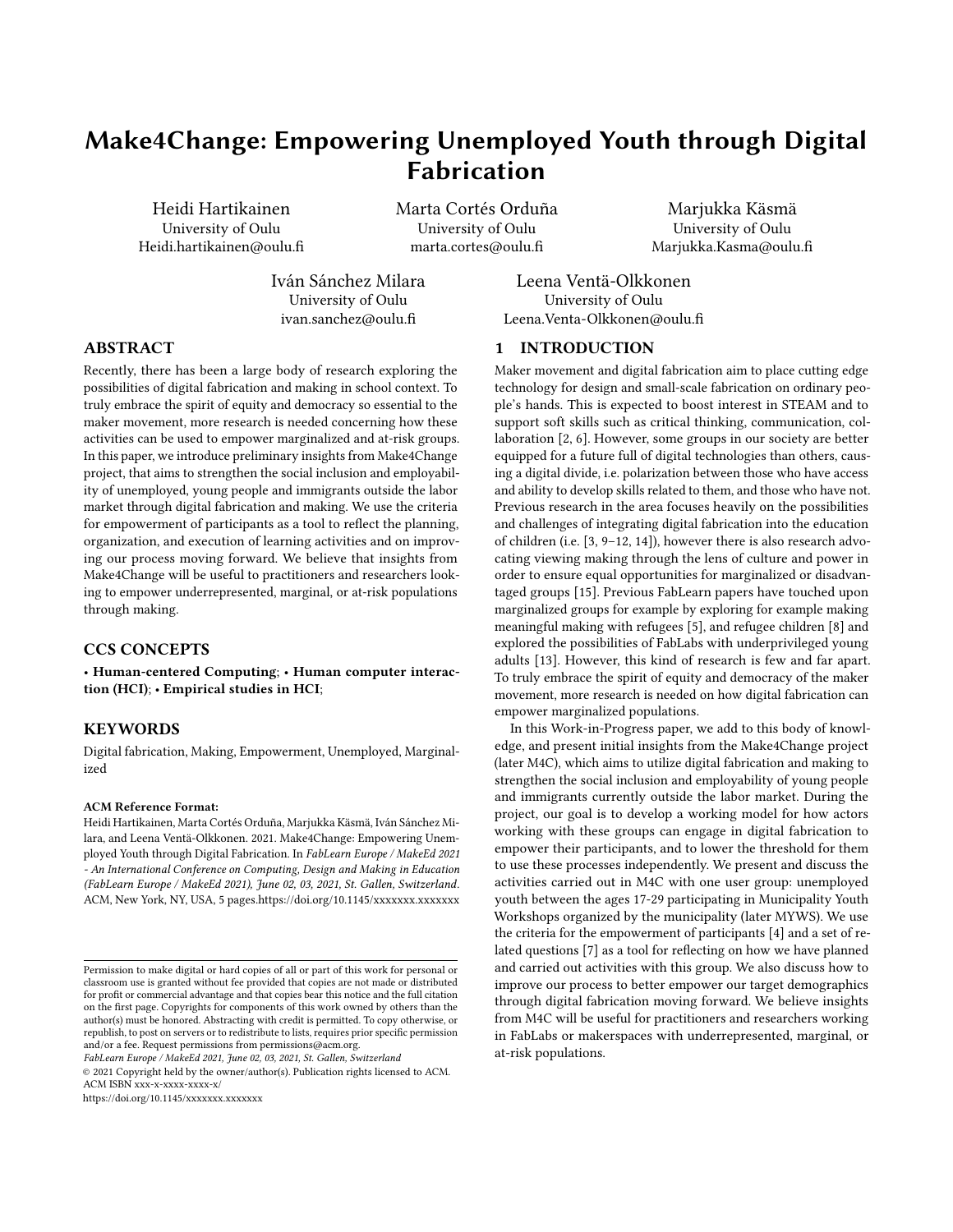## 2 METHODOLOGY

In this section, we present the structure of the M4C activities, the data collection and analysis process.

#### 2.1 Setting and Structure of Activities

The purpose of the MYWS is to provide their customers (17-29 year old persons currently not working or studying) workshops on different topics to gain skills useful when seeking employment or further education. Duration and content of training is planned individually for each. So far we have collaborated with the Communication Workshop (later CWS) that engages participants in learning multimedia and graphical design, and arranged three activities for their participants: 1) Designing and fabricating (vinyl cutting) a logo for a peer 2) 3D modelling a Christmas ornament, 3) Designing and making a 3D object with laser cutter. Each activity took place in MYWS premises and lasted for ten hours (split in two sessions). Activity 1 was face-to-face. However due to COVID-19 pandemic, activity 2 was executed remotely, and activity 3 was implemented in hybrid sessions where we give instructions online from a room next to participants. Youth visit our room just to use the machines (e.g laser cutter). So far, M4C activities have had participants from 17 to early twenties, but we believe same activities can be organized for youngsters from 15 years old.

## 2.2 Data Collection and Analysis

The data analyzed in this paper was obtained from a collaborative workshop conducted between five researchers working in the M4C project. Pre-reading included the criteria on empowerment framework [\[4,](#page-3-7) [7\]](#page-3-8). During the 3-hour-workshop, we reflected on our experiences and goals, structuring our discussion with the help of reflective questions in the framework. The workshop was recorded, and one researcher wrote notes. The notes were shared between participants who had a chance to add their insights. Two researchers proceeded to organize the notes and formulate the content of the insights and discussion section under the framework of empowerment. Later, all proceeded to clarify and extend insights and discussion. This resulted in a structured set of reflections and ideas for future development described in following section.

## 3 INSIGHTS AND DISCUSSION

For our analysis, we use the Criteria for empowerment by Chawla and Heft [\[4\]](#page-3-7) concerning how to enable children's effective and genuine participation in projects. The framework has been extended by Kinnula and Iivari [\[7\]](#page-3-8) who developed a set of questions for those interested in empowering children through digital technology design. The questions are meant as a tool when planning and carrying out activities, and when evaluating and reflecting on them. The framework has been geared towards children, however we believe it is a useful tool also when working with unemployed youth. In this section, we present our insights on how conditions for empowerment realized in M4C activities and reflect on how we could improve in the future.

#### 3.1 Conditions of Convergence

According to Conditions of Convergence, we should use aspects from youth's life as much as possible.

Are activities in line with organization curriculum? Is it easy and natural for youth to participate? Participants in the CWS had interest in media and ICT, and related skills (video production, 3D printing, photography) so integrating our activities into theirs was quite natural. In addition, the commitment of the workshop leader to the M4C activities further lowered barrier to participation. He was interested in planning and organizing activities with us to ensure they are beneficial for the youth.

Are existing structures supporting participation relied on? M4C activities have been organized at the premises of the MYWS, around their structures, routines, and schedules. In addition, we have utilized tools participants are acquainted with. Each has their assigned workstation. They installed necessary software before M4C activities, and we only had to bring needed machines (laser cutter, vinyl cutter)

Are activities based on youth's issues and interests? As participants might have learning difficulties, we decided to use a structured approach and scaffolded activities through guided tasks with clear goals. Participants could personalize designs, but the final product was defined (e.g. a logo for a bag, a candle holder). We did not give total freedom for participants as this often switches attention from learning the process towards the end results which can cause frustration if the final product is not what they expect.

What can we do when moving forward? We believe that enabling participants to see how digital designs can be turned into physical objects with examples, materials and tutorials provided by instructors will empower them to later work on individual projects in a more informed way. Learning needed skills together with others will help avoid frustration caused by misunderstanding limitations of the processes or own skills, and pave way for positive experiences and sense of accomplishment in future projects.

## 3.2 Conditions of Entry

According to Conditions of Entry, we should emphasize inclusive, voluntary, and accessible participation.

Have participants been selected fairly? Is participation voluntary? All youth in the CWS have been offered a chance to participate in M4C activities. While all have been encouraged to take part by the CWS leader, each may decide, whether to participate or not.

Is location and schedule for activities easy to access? The M4C activities have been integrated with the usual daily schedule of the workshop. When designing the activities, we considered the fact that each participant might be involved for a different period. Because of this, each activity was designed as a standalone piece of a bigger whole, each with the same basic structure.

What can we do when moving forward? The municipality organizes also other workshops in addition to the CWS, and we have contacted the leaders of those workshops to engage their participants in M4C activities. However, it has proved difficult to get them involved for reasons such them not seeing how digital fabrication fits the focus of their workshop, or lack of adequate premises and equipment. From previous experience, we know leaders' lack of skills may cause a barrier for entry. In the future, we will focus on promoting our activities among workshop leaders, trying to provide feasible solutions to these concerns.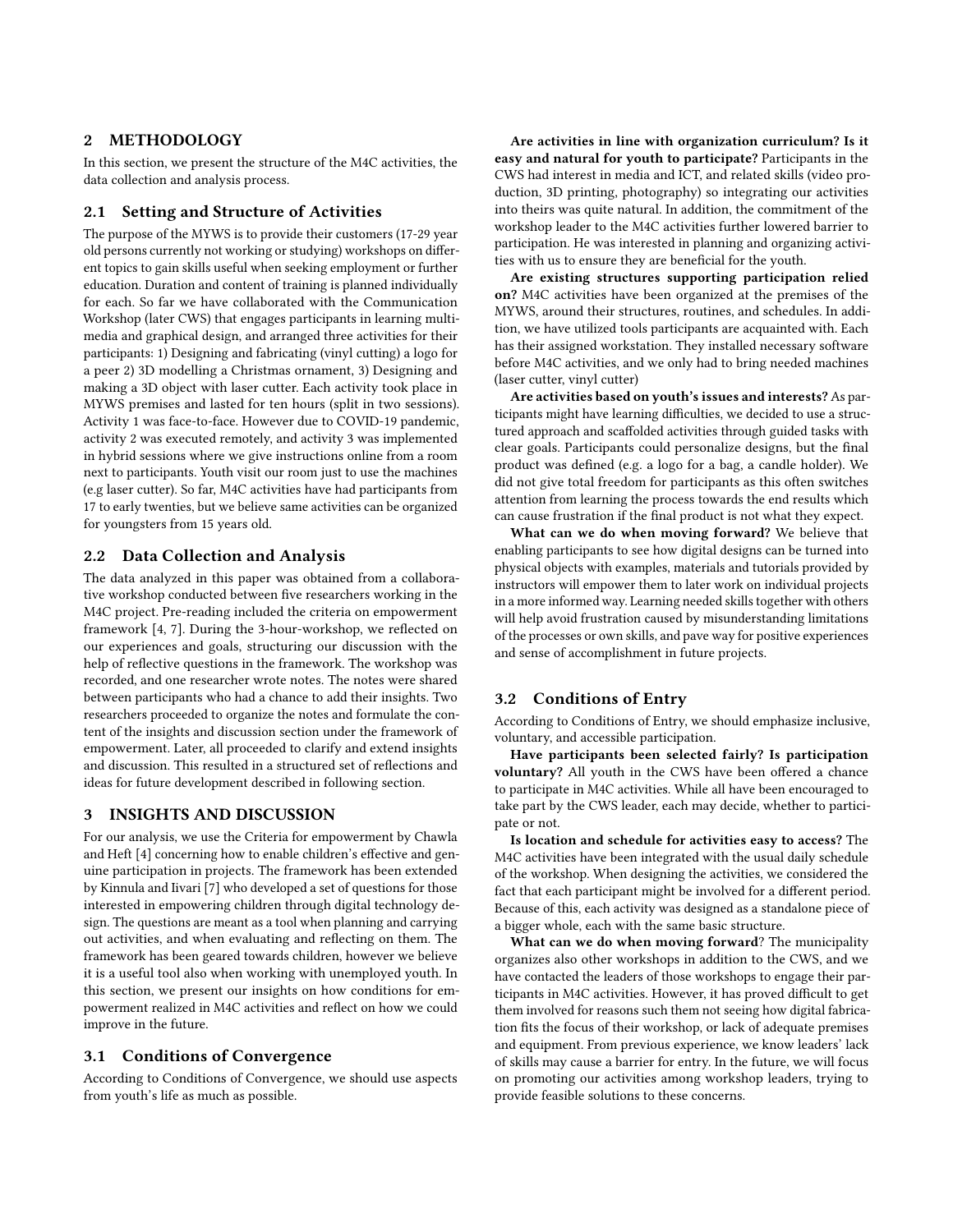#### 3.3 Conditions of Social Support

To consider Conditions of Social Support, we should aim for a supportive and encouraging atmosphere. We believe that conditions of social support are especially important when arranging activities with unemployed youth. Firstly, unemployment can cause lower self-esteem and feeling of exclusion [\[1\]](#page-3-9). Secondly, some youth might have different kind of learning difficulties. In spite of our efforts, fostering practices that enable participants to support each other has proved challenging.

Do youth support and encourage each other? Is there team spirit? Do all act friendly and politely? Most M4C activities so far have focused on building individual skills, but because of time constraints and to learn group working skills, participants have also worked in pairs. We observed that all participants in are motivated and concentrate on their tasks. In the first f2f activity, we observed participants interacting with each other quite much. However, we perceived a change when we had to move instruction online: participants focused on individual tasks during the sessions, with minimal interaction with others. We are not sure if it was a real perception or a limitation in our observation (we had a single web-cam without two-way audio). The youth do not seem unfriendly or disrespectful but concentrated on their own matters. Perhaps they ignore others while they work, perhaps they respect each other's space. During these activities, we utilized online tools (e.g. Padlet) to promote anonymous group discussions.

Is the environment supportive? While we try to ensure everyone accomplishes the tasks set out and gain the skills specified for each session, we notice that participants rarely approach us for help without being prompted. Perhaps this is partly because not all had the chance to interact with us in the first session. As the pandemic has forced us to move the instruction online, we are perhaps seen as outsiders giving them tasks to accomplish, and only checking if everyone is done. Their leader is a clear authority figure for the participants who interacts with them more.

What can we do when moving forward? Most M4C activities so far have focused on building individual skills, but because of time constraints and to learn group working skills, participants have also worked in pairs. When the youth have mastered basic digital fabrication skills, we are planning to engage them in group projects where they will create products based on their own issues and interests that will be produced in bigger numbers and sold to the public. The goal of M4C is to engage the participants in societal discourse, and to improve their communication and team working skills to make sure all know their opinions and thoughts are valuable. We are currently researching best practices that will enable us to better scaffold social support and encouragement between participants during online activities.

## 3.4 Conditions for Reflection

To consider Conditions for Reflection, we should aim for transparency in our process and decisions.

Do power differences exist between participants? Who makes decisions? Researchers created initial plans and content for M4C activities in collaboration with CWS leader. While researchers have a better understanding about the processes and technologies used, CWS leader has a deeper understanding of instructions and activities that are suitable for the youth. The researchers' role has been to introduce the processes, and guide the participants through design and making. The participants have worked independently on the tasks assigned. Until now the work has been structured and guided, but we will offer them the opportunity to design and work on their own projects, thus giving them more power in the process.

Are there occasions for reflection on the process and outcomes? Are there occasions for evaluation, on individual and group level? Youth have not been involved in planning M4C activities, however they have been asked to give feedback about them (what can be improved) and reflect on their learning (e.g. how they could utilize new skills in the future, or which processes they would like to learn deeper). In the first activity, this was done through a group discussion. After instruction was moved online, youth have given feedback through anonymous online forms prepared to promote reflection. The reflection serves to: 1) to improve our activities and 2) to support youth to internalize and verbalize skills learned.

What can we do when moving forward? In general, obtaining reflection from the participants is challenging. To help the youth vocalize the skills they have acquired, we try to articulate them clearly at the beginning of each activity. There is still room for improvement to better encourage them to reflect and evaluate on our activities and their learning both on individual and group level. In the future, we will be looking into online tools that enable collaborative sharing and reflection during activities organically.

#### 3.5 Conditions for Competence

Concerning Conditions for Competence, we should ensure youths competence increase during activities.

What kind of responsibility do youth have? The MYWS mimics a work-life experience and related responsibilities for participants. They all have contracts specifying the length and working hours. They are responsible for their conduct and they ensure break times and schedules are honored. Concerning M4C activities, they did not have any commitment, and they could leave our activity if they wished.

Who defines goals for activities? Are youth allowed to take part in defining the goals? Do all participants understand goals? So far, goals for M4C activities have been set by researchers together with the CWS leader, to ensure participants learn basic skills needed. The goals for the M4C activities have been made clear to youth during a starting presentation that outlines the activity and learning goals. Some participants with more technical skills have criticized not being able to come up with their own projects but have agreed to the limitations when the reasoning behind them has been made clear.

How much information do you provide at the beginning of the activities? Do youth have all information they need? How can they get it? All information needed for completing M4C activities has been provided in the beginning and throughout the process. Learning difficulties and other challenges have presented situations such as participants wishing to have more information at an earlier stage to make more informed choices, and others not being able to easily follow instructions. For this reason, we have provided instruction in different forms (verbally, visually, digitally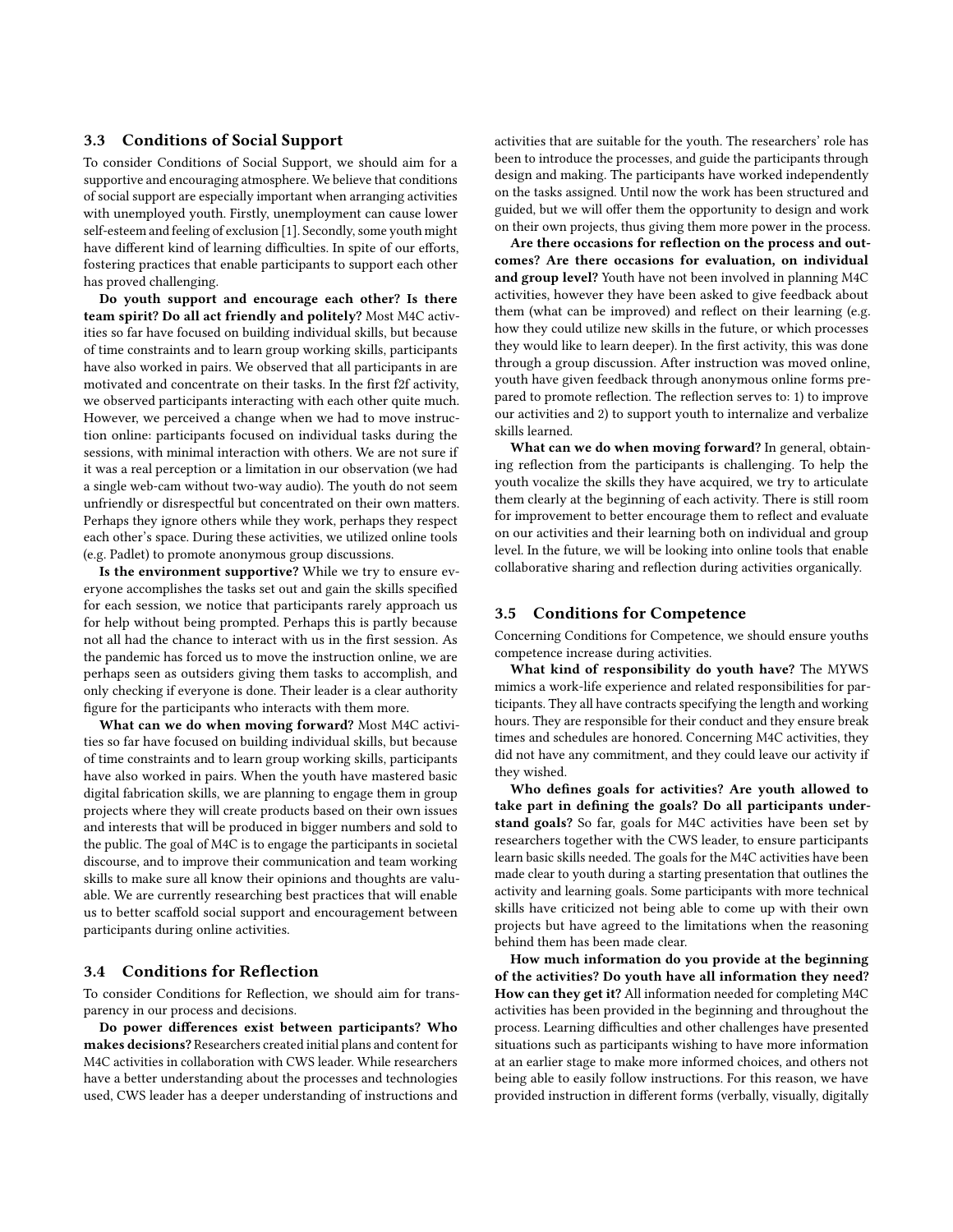and on paper) so participants may refer to them if necessary. Several instructors have been available in the online sessions to give guidance when necessary.

Does project result in tangible outcomes? Does learning build on previous knowledge/competences? Each M4C activity provided participants an opportunity to take home a tangible object once participants finish. The objects, as well as pictures and our observations, establish a set of artefacts which demonstrate the learning process. Learning has also been assessed through reflective discussions at the end of sessions. All activities build on previous knowledge and competences of participants and the target group is considered when setting the difficulty level and pre-requisites for tasks.

Does the work process support youth to initiate future projects by themselves? Due to the varying lengths of contracts the participants have at the CWS, there is lack of continuity in participation. Our goal is to attract participants to continue to work on their skillset in other M4C activities outside the workshop. In addition, during the activities we have supplied participants with information on where and how to find further guidance for creating future projects independently.

Do youth learn something? Do youth's activities have real impact? So far, youth have focused on individual projects on activities with clear goals to improve their skills related to digital fabrication such as 3D modelling, or 2D design and cutting. We have provided those that complete the tasks with learning badges (Open Badges) certified by the University that can be attached to their CV and help when they are applying for future jobs or continuing education.

What can we do when moving forward? In future M4C activities, the participants will use acquired skills also in projects to benefit local charities. In addition to raising money for local charities these activities are designed to give our participants a stronger voice in societal discourse and thus have a positive impact on their social inclusion. In addition, we are currently devising more workshops based on feedback (for example connecting digital fabrication with business plan development) and drafting comprehensive project metrics to measure participant learning and overall project success. This will include for example follow-up interviews with participants six months after they finish with M4C activities, to follow up whether the skills they acquired sparked interest in further studies or helped them acquire a job or an internship.

#### 4 CONCLUSION

In this paper, we used the framework of empowerment [\[4\]](#page-3-7) and a set of related questions [\[7\]](#page-3-8) to draw empirical insights from a set of educational activities we carried out with unemployed youth from MYWS. The framework allowed us to critically examine our work, and to focus when moving forward to better empower our participants through skills that support their study path and employability. Based on our insights we are encouraged for example to find new ways on how to promote social support between participants, to invite them to set their goals more clearly for activities, and to help them identify and reflect on competences they gain. Moving forward, we plan to include participants also from other organizations. The framework for empowerment will be used to

plan, evaluate, and reflect on our work to maximize the impact of our activities and minimize potential pitfalls. Based on insights reported in this paper, we will build future activities upon three pillars: 1) Involving instructors in contact with the youth in preparation of the activities, to better take into account the weaknesses and strength of each group 2) Starting with a guided set of activities, and allowing participants take more agency after the foundation is set to ensure everyone gains basic skills needed and those valuable experiences of succeeding in individual projects later, and 3) Utilizing anonymous online communication tools to encourage reflecting and sharing ideas. Overall, we expect that empirical results from M4C will be useful for practitioners and researchers working in FabLabs with underrepresented, marginal, or at-risk populations, aiming to empower them through making.

#### **REFERENCES**

- <span id="page-3-9"></span>[1] Lars Axelsson and Göran Ejlertsson. 2002. Self-reported health, self-esteem and social support among young unemployed people: a population-based study. International Journal of Social Welfare 11, 2 (2002), 111–119. DOI[:https://doi.](https://doi.org/10.1111/1468-2397.00205) [org/10.1111/1468-2397.00205](https://doi.org/10.1111/1468-2397.00205)
- <span id="page-3-0"></span>[2] Tilde Bekker, Saskia Bakker, Iris Douma, Janneke van der Poel, and Koen Scheltenaar. 2015. Teaching children digital literacy through design-based learning with digital toolkits in schools. International Journal of Child-Computer Interaction 5, (September 2015), 29–38. DOI[:https://doi.org/10.1016/j.ijcci.2015.12.001](https://doi.org/10.1016/j.ijcci.2015.12.001)
- <span id="page-3-2"></span>Fabio Campos and Tatiana Soster. 2018. What's a makerspace for? Investigating the integration of makerspaces into schools and communities. In Proceedings of the Conference on Creativity and Making in Education (FabLearn Europe'18), Association for Computing Machinery, New York, NY, USA, 106–107. DOI[:https:](https://doi.org/10.1145/3213818.3213837) [//doi.org/10.1145/3213818.3213837](https://doi.org/10.1145/3213818.3213837)
- <span id="page-3-7"></span>[4] Louise Chawla and Harry Heft. 2002. Children's Competence and the Ecology of Communities: A Functional Approach to the Evaluation of Participation. Journal of Environmental Psychology 22, 1 (March 2002), 201–216. DOI[:https://doi.org/](https://doi.org/10.1006/jevp.2002.0244) [10.1006/jevp.2002.0244](https://doi.org/10.1006/jevp.2002.0244)
- <span id="page-3-5"></span>[5] Nadine Dittert and Eva-Sophie Katterfeldt. 2018. Diversity in Digital Fabrication: Programming Personally Meaningful Textile Imprints. In Proceedings of the Conference on Creativity and Making in Education (FabLearn Europe'18), Association for Computing Machinery, New York, NY, USA, 112–113. DOI[:https:](https://doi.org/10.1145/3213818.3219812) [//doi.org/10.1145/3213818.3219812](https://doi.org/10.1145/3213818.3219812)
- <span id="page-3-1"></span>[6] Ole Sejer Iversen, Rachel Charlotte Smith, and Christian Dindler. 2018. From computational thinking to computational empowerment: a 21st century PD agenda. In Proceedings of the 15th Participatory Design Conference: Full Papers - Volume 1 (PDC '18), Association for Computing Machinery, New York, NY, USA, 1–11. DOI[:https://doi.org/10.1145/3210586.3210592](https://doi.org/10.1145/3210586.3210592)
- <span id="page-3-8"></span>[7] Marianne Kinnula and Netta Iivari. 2019. Empowered to Make a Change: Guidelines for Empowering the Young Generation in and through Digital Technology Design. In Proceedings of the FabLearn Europe 2019 Conference (FabLearn Europe '19), Association for Computing Machinery, New York, NY, USA, 1–8. DOI[:https://doi.org/10.1145/3335055.3335071](https://doi.org/10.1145/3335055.3335071)
- <span id="page-3-6"></span>[8] Sarah Priscilla Lee and Marcelo Bonilla Worsley. 2019. Designing for and Facilitating Meaningful Making with Refugee Children. In Proceedings of FabLearn 2019 (FL2019), Association for Computing Machinery, New York, NY, USA, 89–95. DOI[:https://doi.org/10.1145/3311890.3311902](https://doi.org/10.1145/3311890.3311902)
- <span id="page-3-3"></span>[9] Iván Sánchez Milara, Kati Pitkänen, Jari Laru, Megumi Iwata, Marta Cortés Orduña, and Jukka Riekki. 2020. STEAM in Oulu: Scaffolding the development of a Community of Practice for local educators around STEAM and digital fabrication. International Journal of Child-Computer Interaction 26, (December 2020), 100197. DOI[:https://doi.org/10.1016/j.ijcci.2020.100197](https://doi.org/10.1016/j.ijcci.2020.100197)
- [10] Iván Sánchez Milara, Kati Pitkänen, Arto Niva, Megumi Iwata, Jari Laru, and Jukka Riekki. 2019. The STEAM path: building a Community of Practice for local schools around STEAM and Digital Fabrication. In Proceedings of the FabLearn Europe 2019 Conference (FabLearn Europe '19), Association for Computing Machinery, New York, NY, USA, 1–3. DOI[:https://doi.org/10.1145/3335055.3335072](https://doi.org/10.1145/3335055.3335072)
- [11] Behnaz Norouzi, Marianne Kinnula, and Netta Iivari. 2021. Digital fabrication and making with children: Scrutinizing adult actor's strategies and challenges in mediating young people's activities. International Journal of Child-Computer Interaction (February 2021), 100267. DOI[:https://doi.org/10.1016/j.ijcci.2021.100267](https://doi.org/10.1016/j.ijcci.2021.100267)
- <span id="page-3-4"></span>[12] Kati Pitkänen and Hanne Voldborg Andersen. 2018. Empowering Teachers and New Generations through Design Thinking and Digital Fabrication Learning Activities. In Proceedings of the Conference on Creativity and Making in Education (FabLearn Europe'18), Association for Computing Machinery, New York, NY, USA, 55–63. DOI[:https://doi.org/10.1145/3213818.3213826](https://doi.org/10.1145/3213818.3213826)